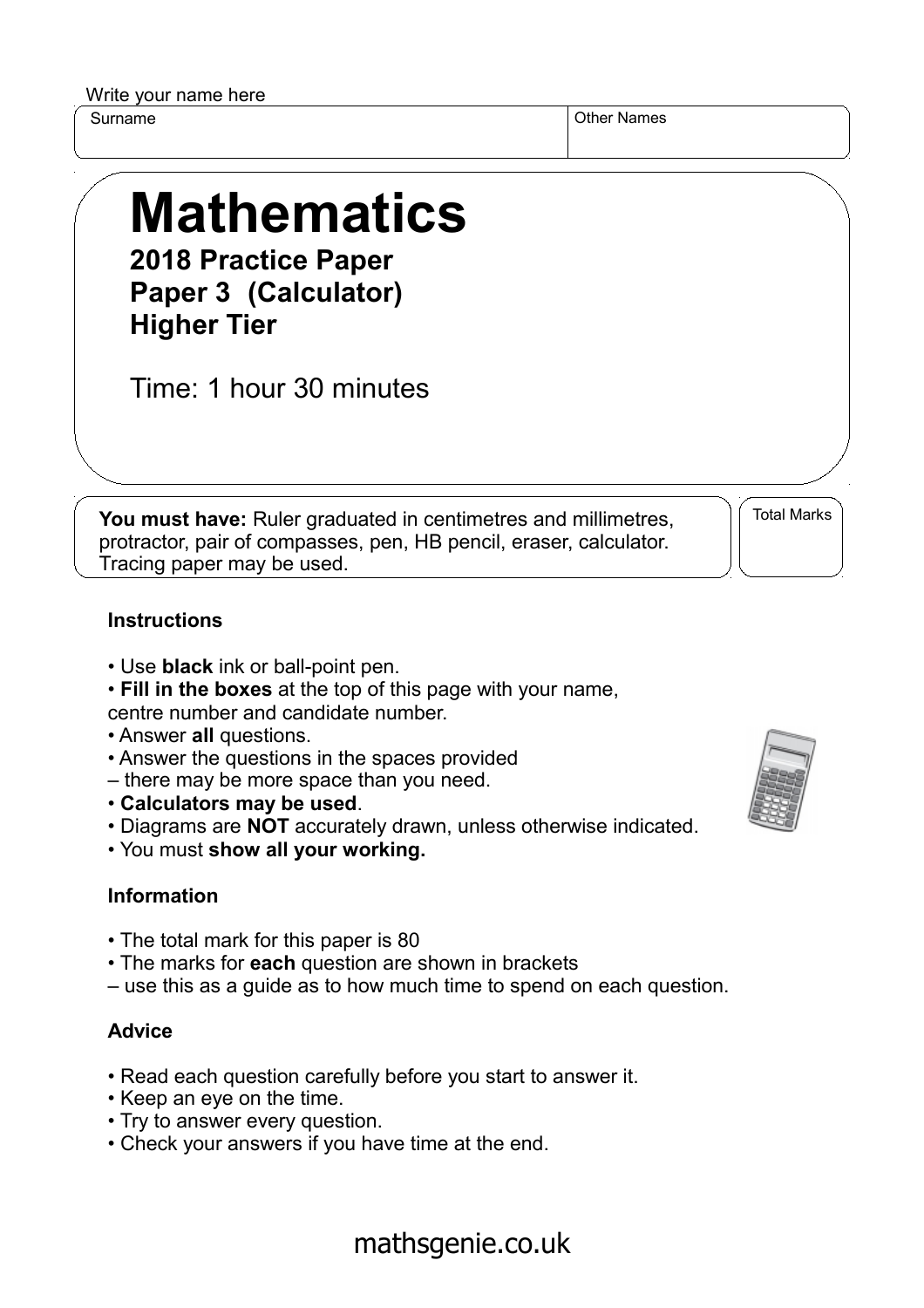| 1 | Use your calculator to work out the value of $\frac{21.75 + \sqrt{98.1}}{0.192}$                    |
|---|-----------------------------------------------------------------------------------------------------|
|   | Write down all of the number on your calculator display.                                            |
|   |                                                                                                     |
|   |                                                                                                     |
|   |                                                                                                     |
|   |                                                                                                     |
|   |                                                                                                     |
|   |                                                                                                     |
|   |                                                                                                     |
|   | (Total for question 1 is 2 marks)                                                                   |
|   |                                                                                                     |
| 2 | Frank is travelling from the USA to Germany.                                                        |
|   |                                                                                                     |
|   | Frank wants to book flights which cost \$710 and a hotel which costs $645$ per night for 12 nights. |
|   | The exchange rates are as follows:                                                                  |
|   | £1 = $€1.14$                                                                                        |
|   | $$1 = 60.85$                                                                                        |
|   |                                                                                                     |
|   | Frank can spend no more than £1000<br>Work out if Frank is able to book the flights and the hotel.  |
|   |                                                                                                     |
|   |                                                                                                     |
|   |                                                                                                     |
|   |                                                                                                     |
|   |                                                                                                     |
|   |                                                                                                     |
|   |                                                                                                     |
|   |                                                                                                     |
|   |                                                                                                     |
|   |                                                                                                     |
|   |                                                                                                     |
|   |                                                                                                     |
|   |                                                                                                     |
|   |                                                                                                     |
|   |                                                                                                     |
|   |                                                                                                     |
|   |                                                                                                     |
|   |                                                                                                     |
|   |                                                                                                     |
|   |                                                                                                     |
|   |                                                                                                     |

**(Total for question 2 is 4 marks)**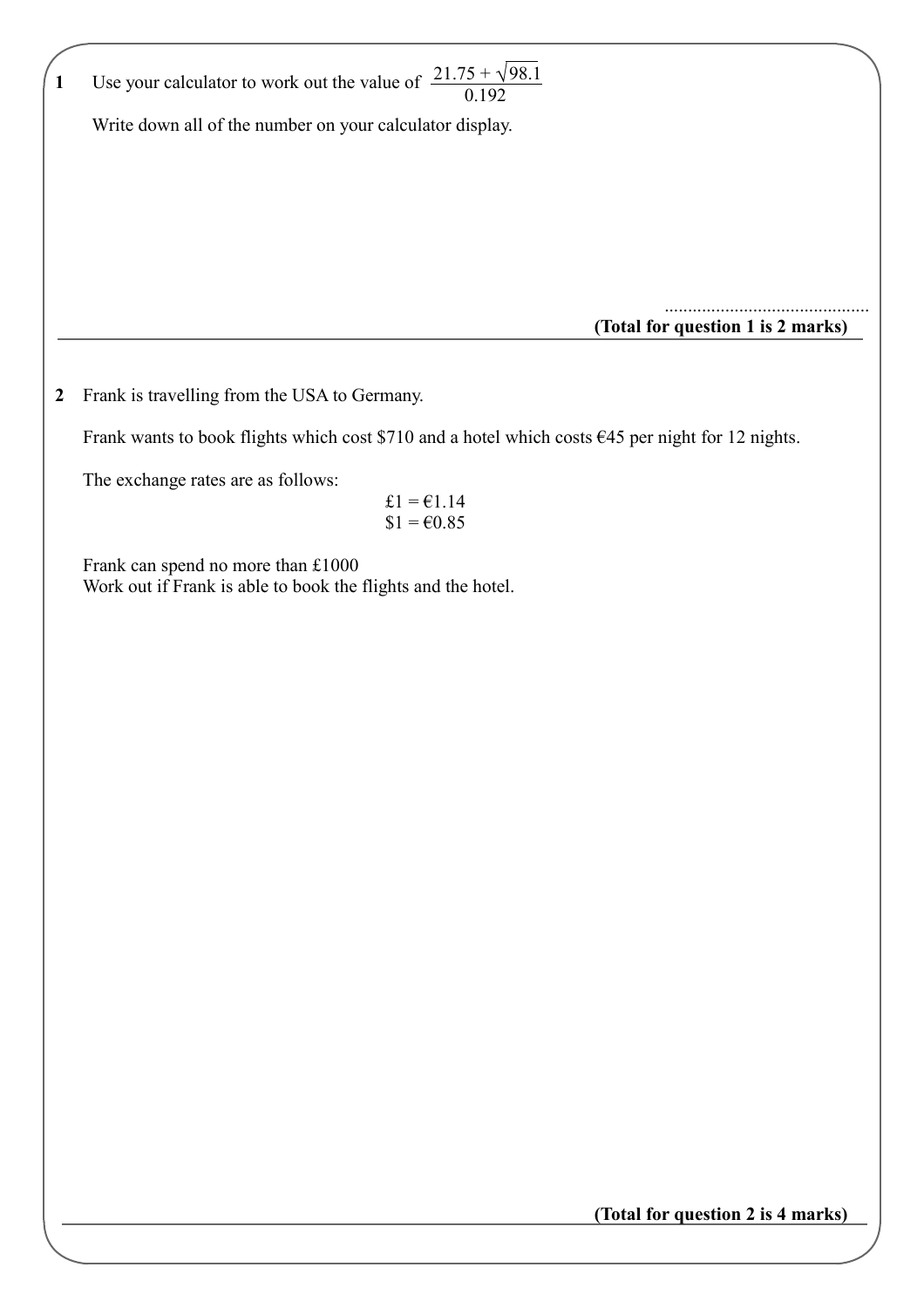| 3 There are 30 sweets in a bag.                |  |  |  |  |  |
|------------------------------------------------|--|--|--|--|--|
| All of the sweets are either blue or red.      |  |  |  |  |  |
| The ratio of blue sweets to red sweets is 2:1. |  |  |  |  |  |
|                                                |  |  |  |  |  |

4 blue sweets are removed from the bag.

 Find the ratio of the number of blue sweets now in the pack to the number red sweets now in the pack. Give your answer in its simplest form.

**(Total for question 3 is 3 marks)**

…..........................

.................................

(1)

**4** (a) Write 0.000045 in standard form.

**(b)** Work out the value of  $(2.31 \times 10^{-2}) \div (6.37 \times 10^{-6})$ Give your answer in standard form correct to 3 significant figures.

.................................

(2)

**(Total for question 4 is 3 marks)**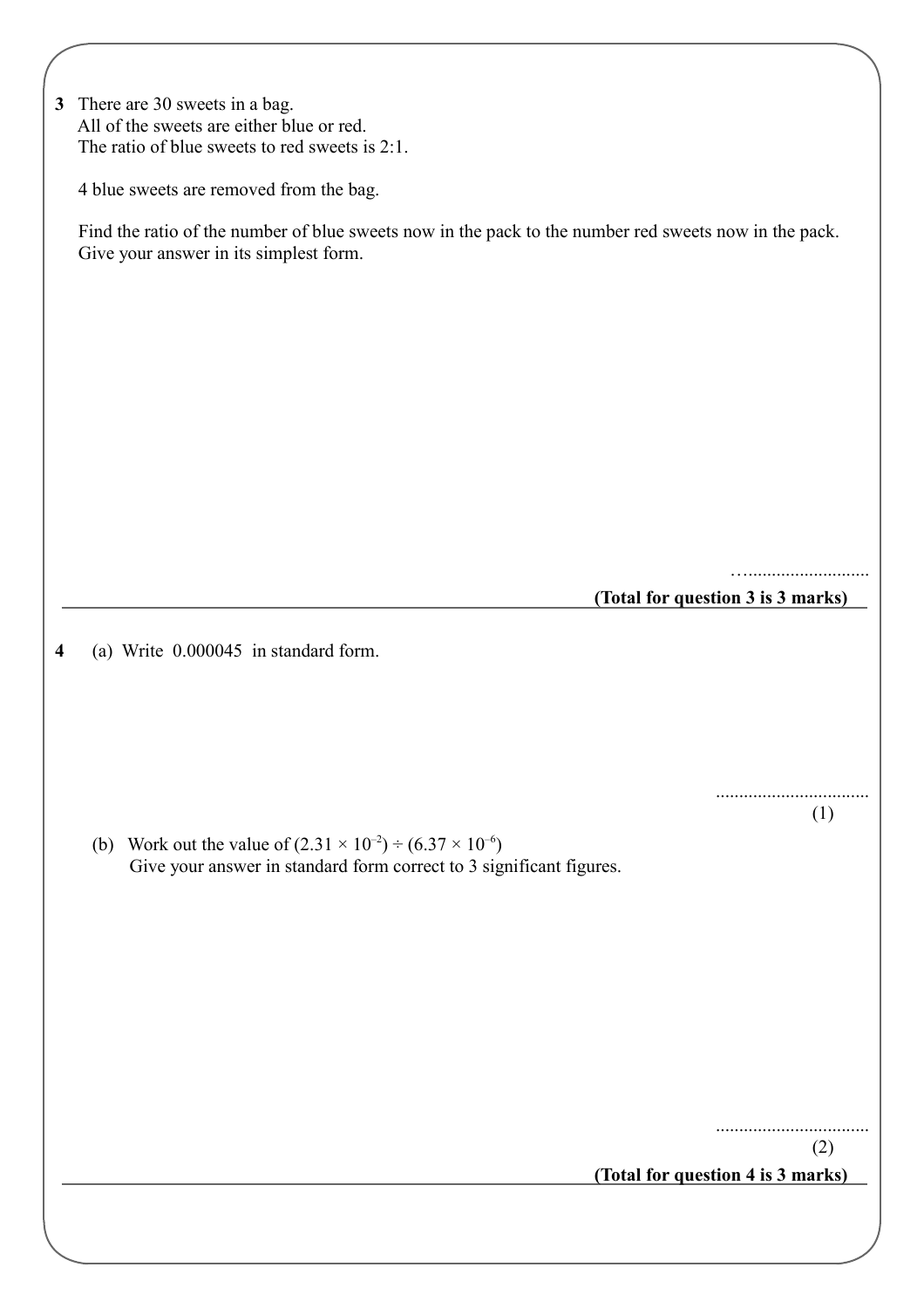| $\overline{\mathbf{5}}$ | Solve the simultaneous equations |                                 |                                   |  |
|-------------------------|----------------------------------|---------------------------------|-----------------------------------|--|
|                         |                                  |                                 |                                   |  |
|                         |                                  | $5x + 3y = 8$<br>$4x - 2y = 13$ |                                   |  |
|                         |                                  |                                 |                                   |  |
|                         |                                  |                                 |                                   |  |
|                         |                                  |                                 |                                   |  |
|                         |                                  |                                 |                                   |  |
|                         |                                  |                                 |                                   |  |
|                         |                                  |                                 |                                   |  |
|                         |                                  |                                 |                                   |  |
|                         |                                  |                                 |                                   |  |
|                         |                                  |                                 |                                   |  |
|                         |                                  |                                 |                                   |  |
|                         |                                  |                                 | (Total for question 5 is 3 marks) |  |
|                         |                                  |                                 |                                   |  |
|                         |                                  |                                 |                                   |  |
| $\boldsymbol{6}$        | Change 90 km/h into m/s.         |                                 |                                   |  |
|                         |                                  |                                 |                                   |  |
|                         |                                  |                                 |                                   |  |
|                         |                                  |                                 |                                   |  |
|                         |                                  |                                 |                                   |  |
|                         |                                  |                                 |                                   |  |
|                         |                                  |                                 |                                   |  |
|                         |                                  |                                 |                                   |  |
|                         |                                  |                                 |                                   |  |
|                         |                                  |                                 |                                   |  |
|                         |                                  |                                 |                                   |  |
|                         |                                  |                                 |                                   |  |
|                         |                                  |                                 | (Total for question 6 is 3 marks) |  |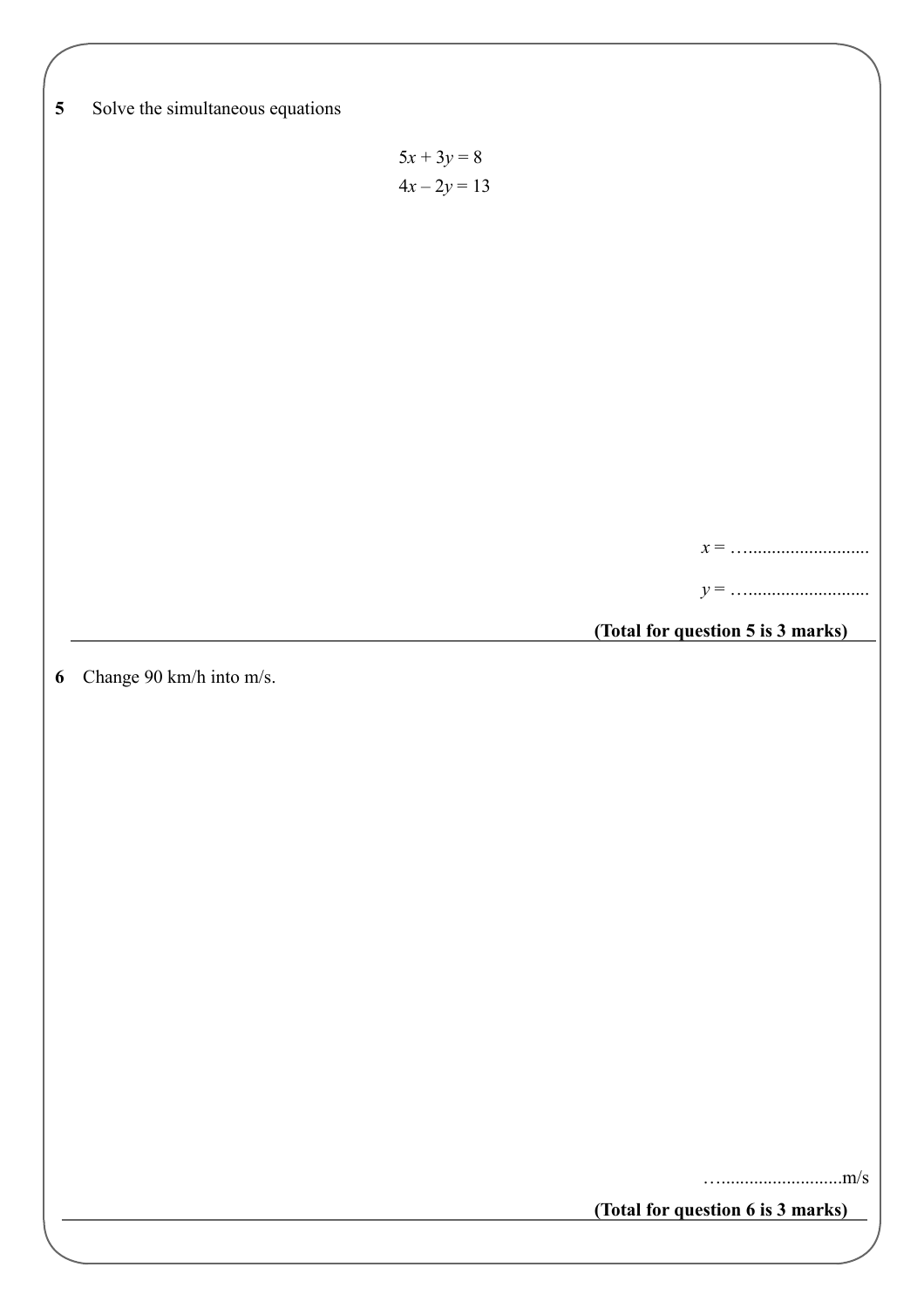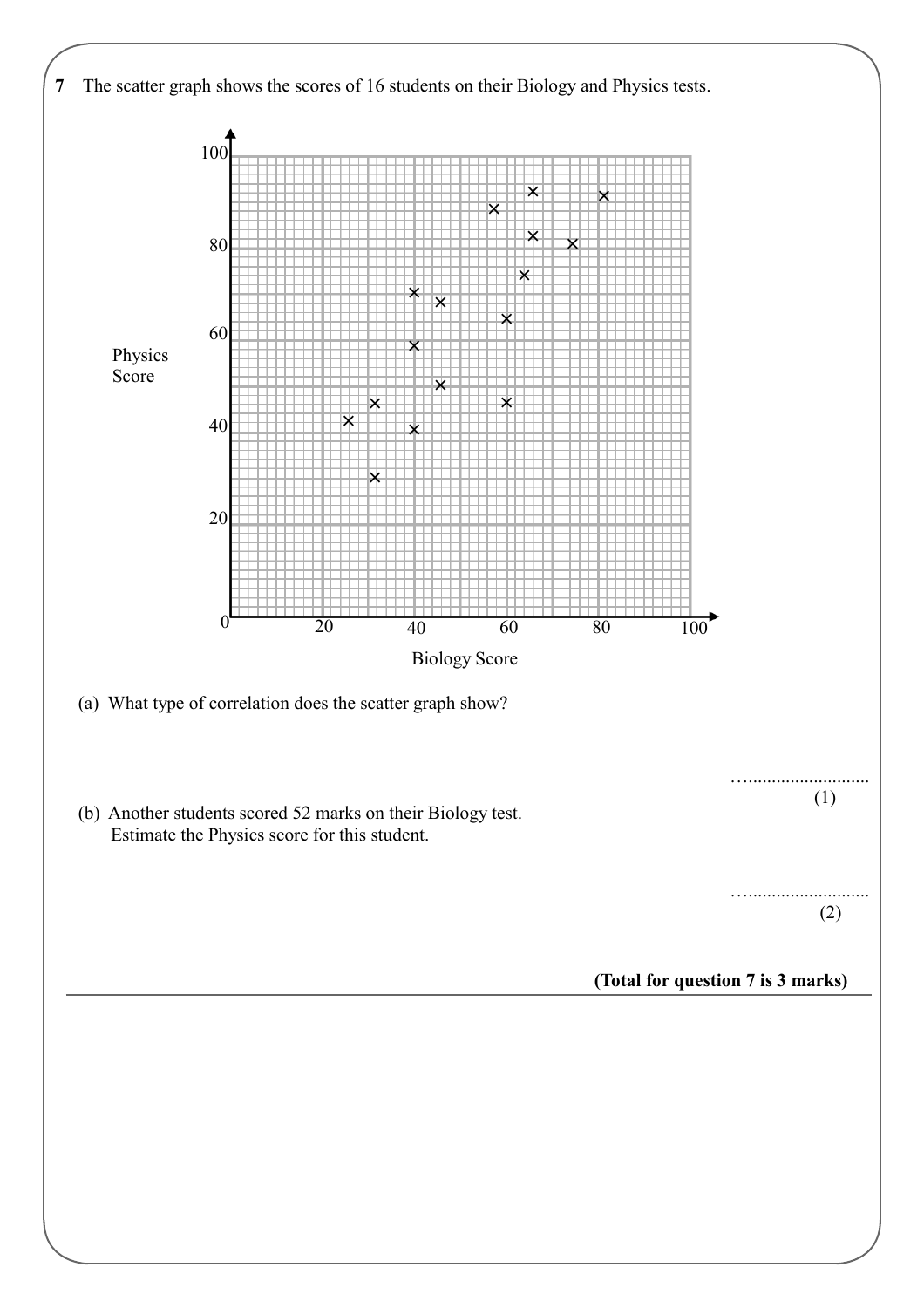**8** David bought a new car. Each year the car depreciates in value by 12%.

Work out the number of years it takes for the car to half in value.

…..........................years

**(Total for question 8 is 3 marks)**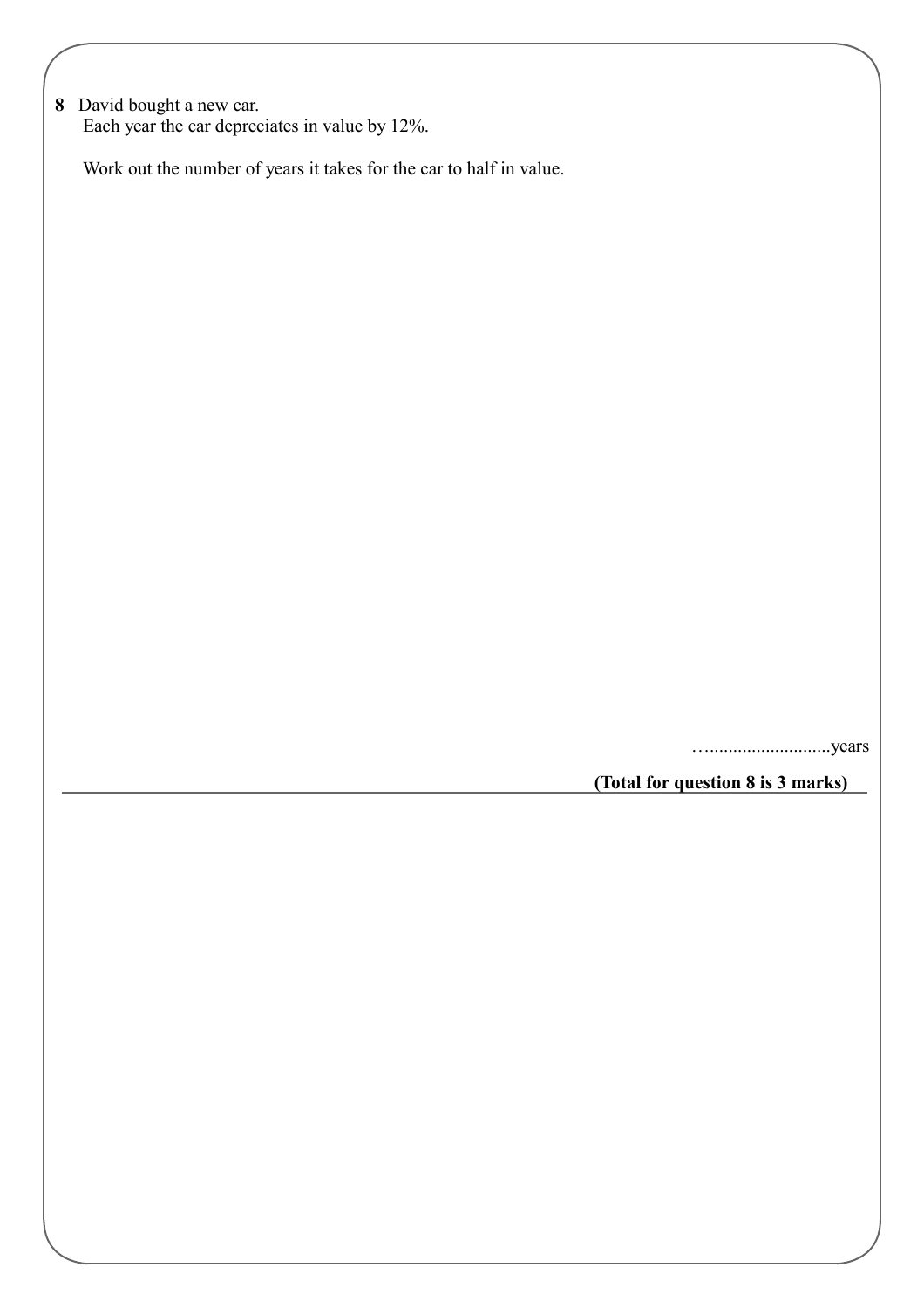**9** 



The diagram shows a regular pentagon, ABCDE, and a square, EDFG.

The lines CD and DG are both sides of another regular polgon, P.

How many sides does polygon P have?

You must show how you got your answer.

**(Total for question 9 is 4 marks)**

……………………………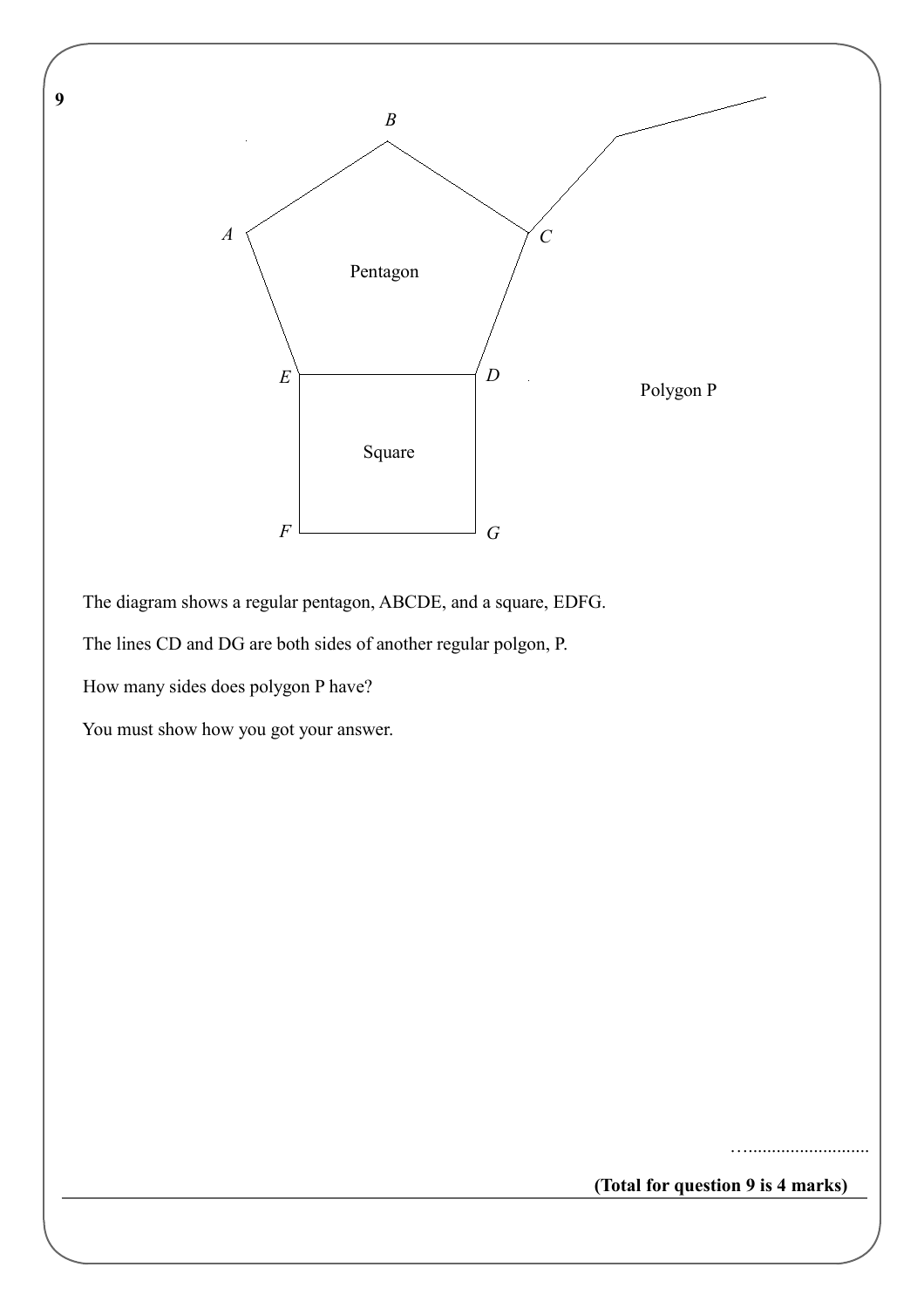**10** The frequency table shows the speeds of 100 cars.

| Speed (km/h)           | Frequency |
|------------------------|-----------|
| $0 < s \leqslant 20$   | 6         |
| $20 < s \leqslant 40$  | 17        |
| $40 < s \leqslant 60$  | 29        |
| $60 < s \leqslant 80$  | 25        |
| $80 < s \leqslant 100$ | 20        |
| $100 < s \le 120$      | 3         |

(a) Work out an estimate for the mean speed of the cars.

(b) Write down the class interval that contains the median.

(3)

…..........................km/h

**(Total for question 10 is 4 marks)** ….................................................... (1)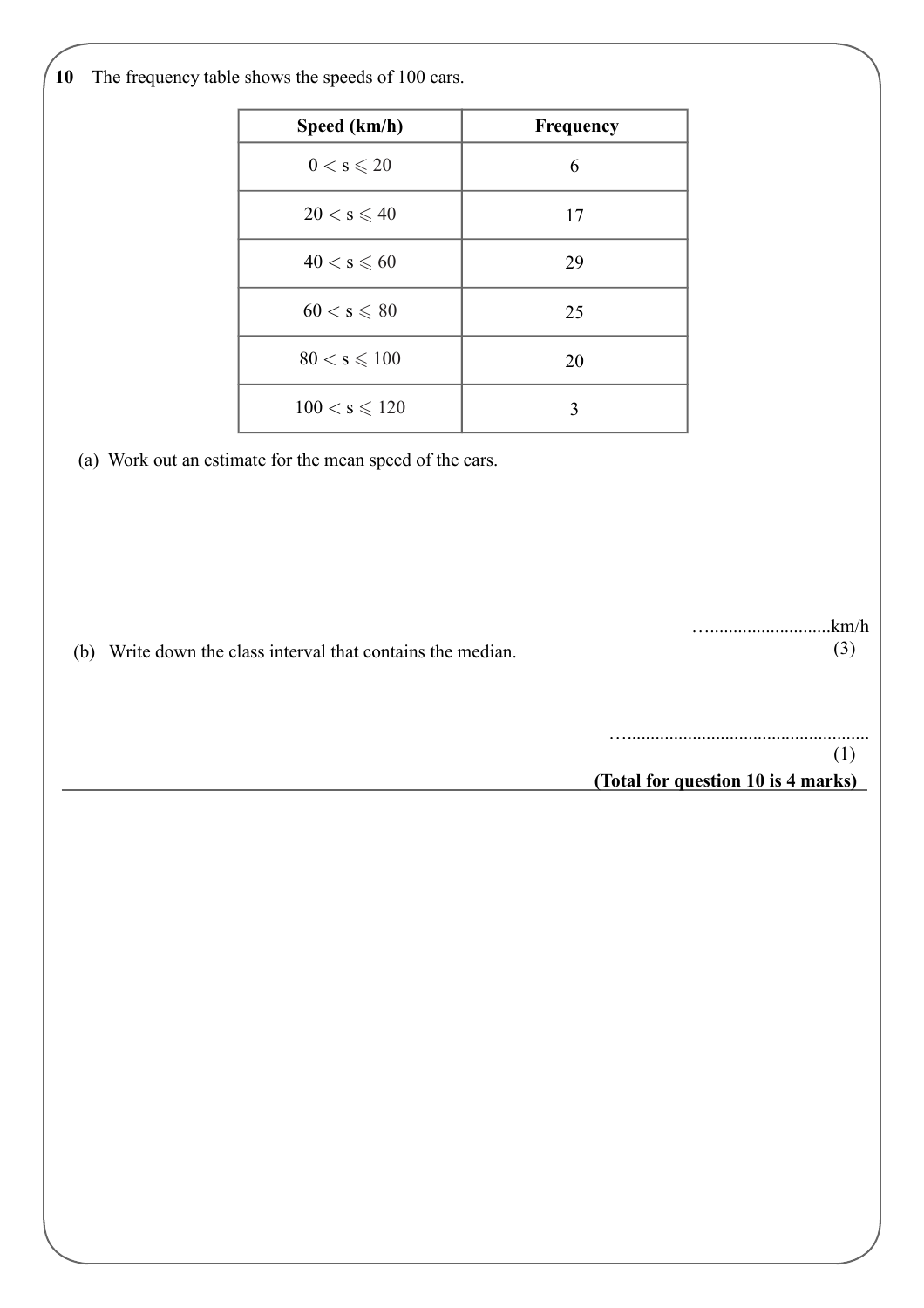|    | 11 Cylinder A and Cylinder B are mathematically similar.<br>The ratio of the volume of Cylinder A to the ratio of Cylinder B is 8:27. |                                    |  |
|----|---------------------------------------------------------------------------------------------------------------------------------------|------------------------------------|--|
|    | Cylinder A has a surface area of 108cm <sup>2</sup><br>Work out the surface area of cylinder B.                                       |                                    |  |
|    |                                                                                                                                       |                                    |  |
|    |                                                                                                                                       |                                    |  |
|    |                                                                                                                                       |                                    |  |
|    |                                                                                                                                       |                                    |  |
|    |                                                                                                                                       |                                    |  |
|    |                                                                                                                                       |                                    |  |
|    |                                                                                                                                       | (Total for question 11 is 3 marks) |  |
| 12 | There are 52 cards in a deck.<br>Peter is going to give one card to Casper and one card to Kelly.                                     |                                    |  |
|    | How many different ways are there of going this?                                                                                      |                                    |  |
|    |                                                                                                                                       |                                    |  |
|    |                                                                                                                                       |                                    |  |
|    |                                                                                                                                       |                                    |  |
|    |                                                                                                                                       |                                    |  |
|    |                                                                                                                                       |                                    |  |
|    |                                                                                                                                       |                                    |  |
|    |                                                                                                                                       |                                    |  |

**(Total for question 12 is 2 marks)**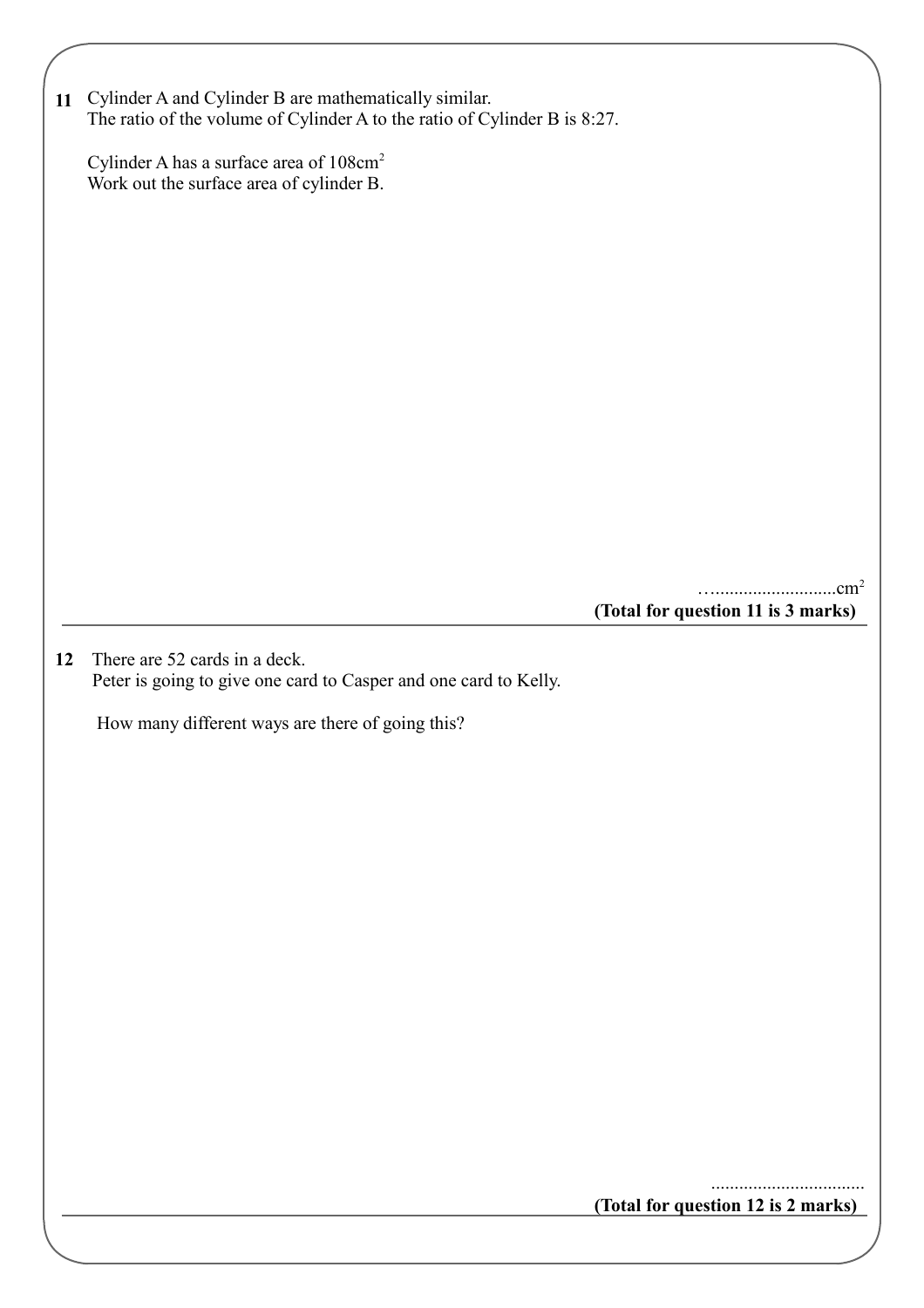**13** The frequency table shows the time taken for 100 people to travel to an event.

| Time (minutes)        | Frequency |
|-----------------------|-----------|
| $20 < t \leqslant 30$ | 9         |
| $30 < t \leqslant 40$ | 16        |
| $40 < t \leqslant 50$ | 20        |
| $50 < t \leqslant 60$ | 29        |
| $60 < t \leqslant 70$ | 15        |
| $70 < t \leqslant 80$ | 11        |

(a) On the grid, plot a cumulative frequency graph for this information.

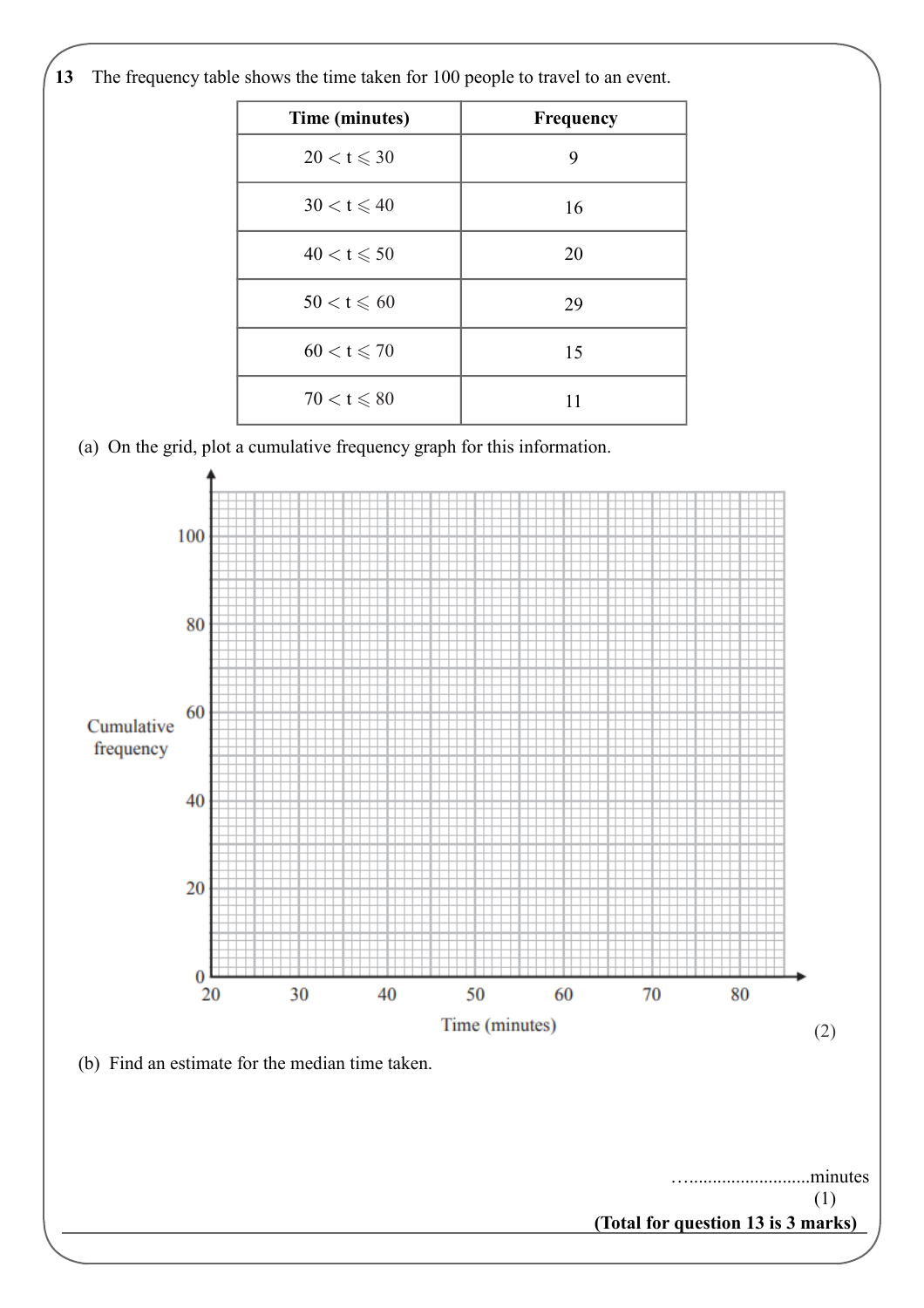**14**  The diagram shows a sector of a circle with radius 6cm.



 The sector has a perimeter of 19cm. Work out the value of *x*. Give your answer correct to one decimal place.

…..........................

**(Total for question 14 is 4 marks)**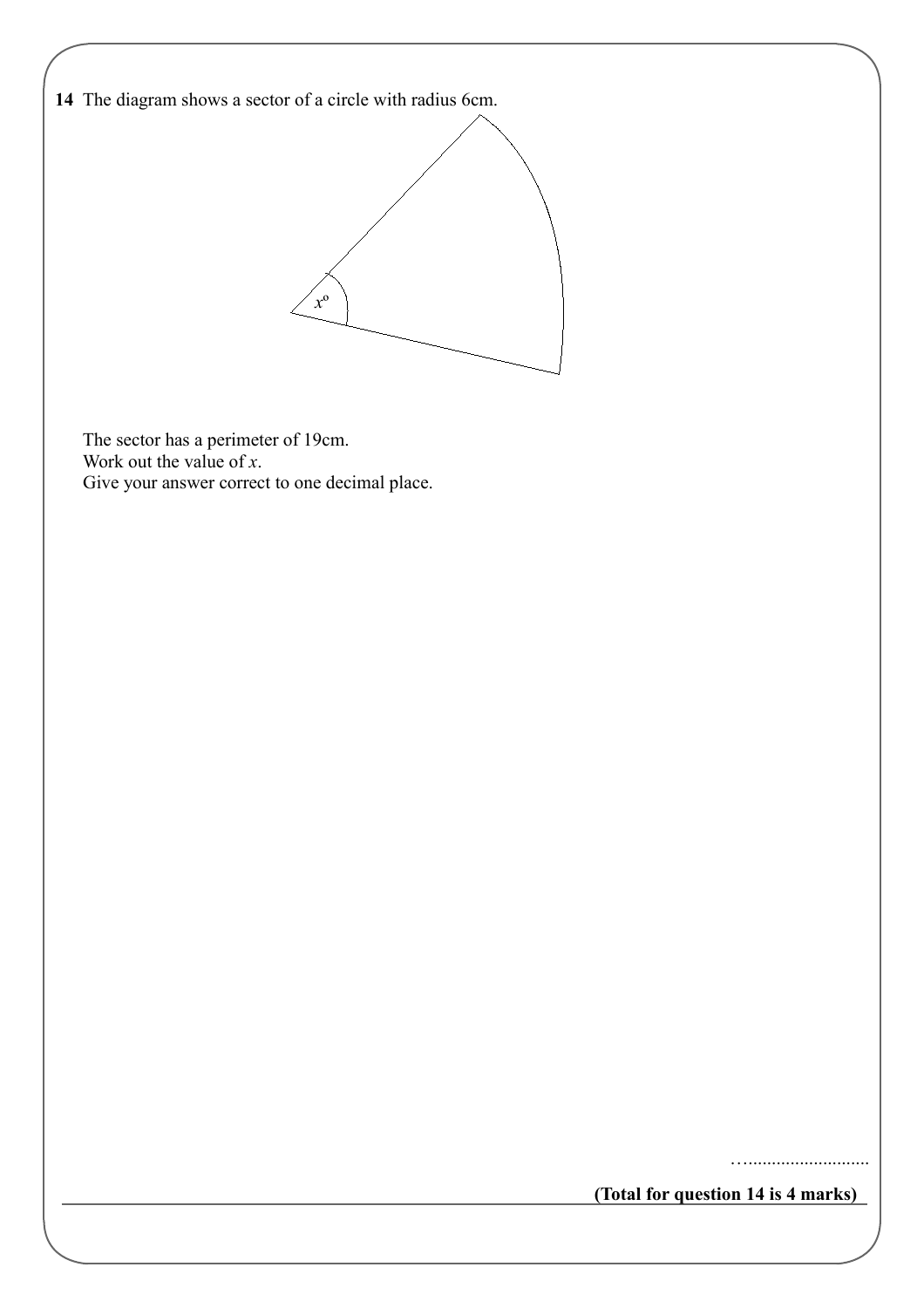| 15 |                                                                                                                          |                                    |  |  |  |  |
|----|--------------------------------------------------------------------------------------------------------------------------|------------------------------------|--|--|--|--|
|    | By completing the square, find the coordinates of the turning point of the curve with the<br>equation $y = x^2 + 8x + 3$ |                                    |  |  |  |  |
|    | You must show all your working.                                                                                          |                                    |  |  |  |  |
|    |                                                                                                                          |                                    |  |  |  |  |
|    |                                                                                                                          |                                    |  |  |  |  |
|    |                                                                                                                          |                                    |  |  |  |  |
|    |                                                                                                                          |                                    |  |  |  |  |
|    |                                                                                                                          |                                    |  |  |  |  |
|    |                                                                                                                          |                                    |  |  |  |  |
|    |                                                                                                                          |                                    |  |  |  |  |
|    |                                                                                                                          |                                    |  |  |  |  |
|    |                                                                                                                          |                                    |  |  |  |  |
|    |                                                                                                                          |                                    |  |  |  |  |
|    |                                                                                                                          |                                    |  |  |  |  |
|    |                                                                                                                          |                                    |  |  |  |  |
|    |                                                                                                                          |                                    |  |  |  |  |
|    |                                                                                                                          |                                    |  |  |  |  |
|    |                                                                                                                          |                                    |  |  |  |  |
|    |                                                                                                                          |                                    |  |  |  |  |
|    |                                                                                                                          | (Total for question 15 is 3 marks) |  |  |  |  |
|    |                                                                                                                          |                                    |  |  |  |  |
| 16 | Make <i>x</i> the subject of the formula $a = \frac{x+4}{x-2}$                                                           |                                    |  |  |  |  |
|    |                                                                                                                          |                                    |  |  |  |  |
|    |                                                                                                                          |                                    |  |  |  |  |
|    |                                                                                                                          |                                    |  |  |  |  |
|    |                                                                                                                          |                                    |  |  |  |  |
|    |                                                                                                                          |                                    |  |  |  |  |
|    |                                                                                                                          |                                    |  |  |  |  |
|    |                                                                                                                          |                                    |  |  |  |  |
|    |                                                                                                                          |                                    |  |  |  |  |
|    |                                                                                                                          |                                    |  |  |  |  |
|    |                                                                                                                          |                                    |  |  |  |  |
|    |                                                                                                                          |                                    |  |  |  |  |
|    |                                                                                                                          |                                    |  |  |  |  |
|    |                                                                                                                          |                                    |  |  |  |  |
|    |                                                                                                                          |                                    |  |  |  |  |
|    |                                                                                                                          |                                    |  |  |  |  |
|    |                                                                                                                          |                                    |  |  |  |  |
|    |                                                                                                                          |                                    |  |  |  |  |
|    |                                                                                                                          |                                    |  |  |  |  |
|    |                                                                                                                          | (Total for question 16 is 3 marks) |  |  |  |  |

<u> 1980 - Johann Barn, amerikan bestemannten bestemannten bestemannten bestemannten bestemannten bestemannten b</u>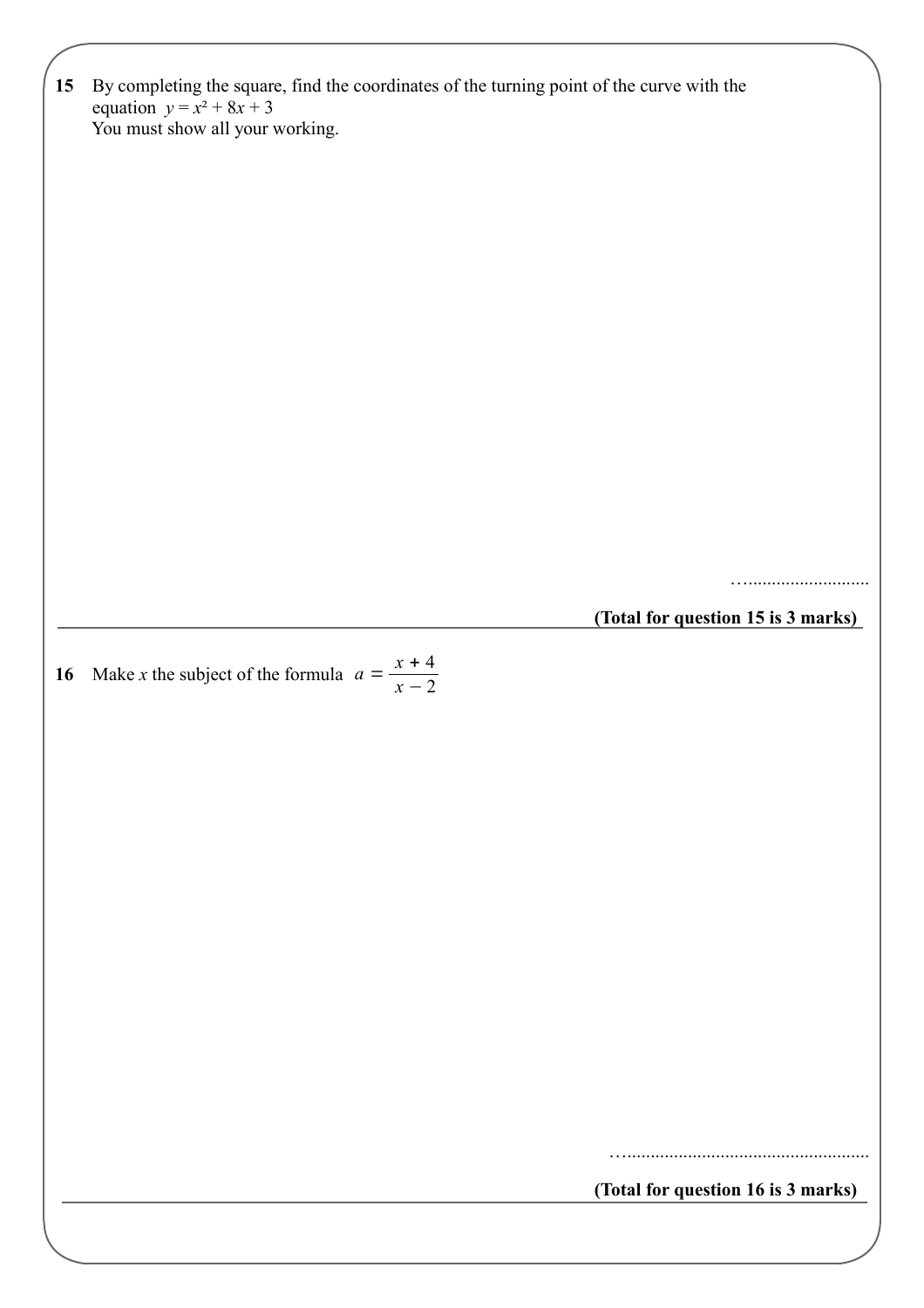**17** 



 $2x + 3$ 

The diagram shows a rectangle.

All measurements are in centimetres.

The area of the rectangle is 105 cm<sup>2</sup>. Find the value *x.*

*x* = …..........................

**(Total for question 17 is 5 marks)**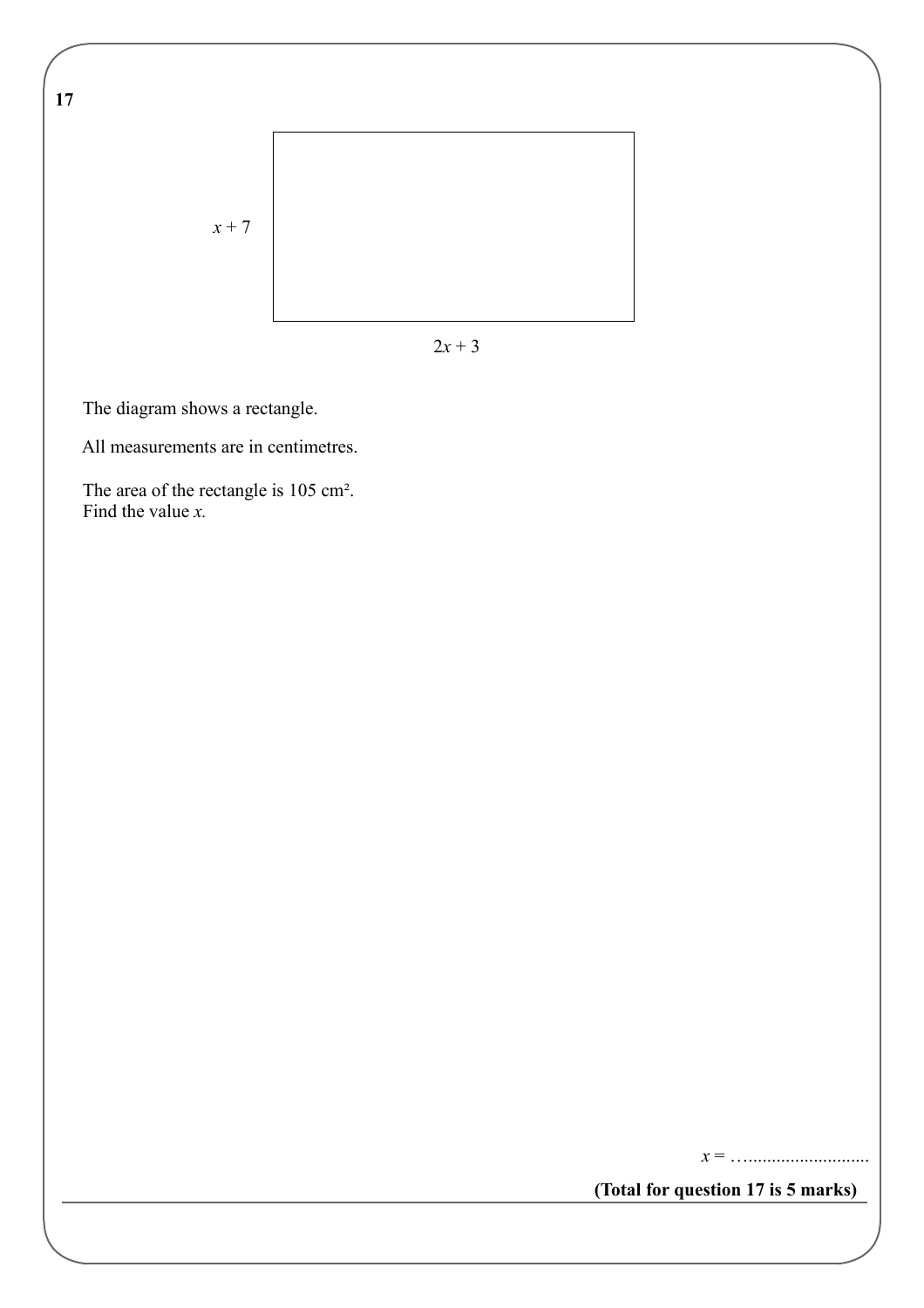| 18 |            | Here are the first 5 terms of a quadratic sequence.                          |    |    |                                    |  |
|----|------------|------------------------------------------------------------------------------|----|----|------------------------------------|--|
|    | $\sqrt{6}$ | 17                                                                           | 32 | 51 | 74                                 |  |
|    |            | Find an expression, in terms of $n$ , for the $n$ th term of this sequence.  |    |    |                                    |  |
|    |            |                                                                              |    |    |                                    |  |
|    |            |                                                                              |    |    |                                    |  |
|    |            |                                                                              |    |    |                                    |  |
|    |            |                                                                              |    |    |                                    |  |
|    |            |                                                                              |    |    |                                    |  |
|    |            |                                                                              |    |    |                                    |  |
|    |            |                                                                              |    |    | (Total for question 18 is 3 marks) |  |
| 19 |            | Prove algebraically that $0.73 \times 0.63$ can be written as $\frac{7}{15}$ |    |    |                                    |  |
|    |            |                                                                              |    |    |                                    |  |
|    |            |                                                                              |    |    |                                    |  |
|    |            |                                                                              |    |    |                                    |  |
|    |            |                                                                              |    |    |                                    |  |
|    |            |                                                                              |    |    |                                    |  |
|    |            |                                                                              |    |    |                                    |  |
|    |            |                                                                              |    |    |                                    |  |
|    |            |                                                                              |    |    |                                    |  |
|    |            |                                                                              |    |    |                                    |  |
|    |            |                                                                              |    |    |                                    |  |
|    |            |                                                                              |    |    | (Total for question 19 is 4 marks) |  |
|    |            |                                                                              |    |    |                                    |  |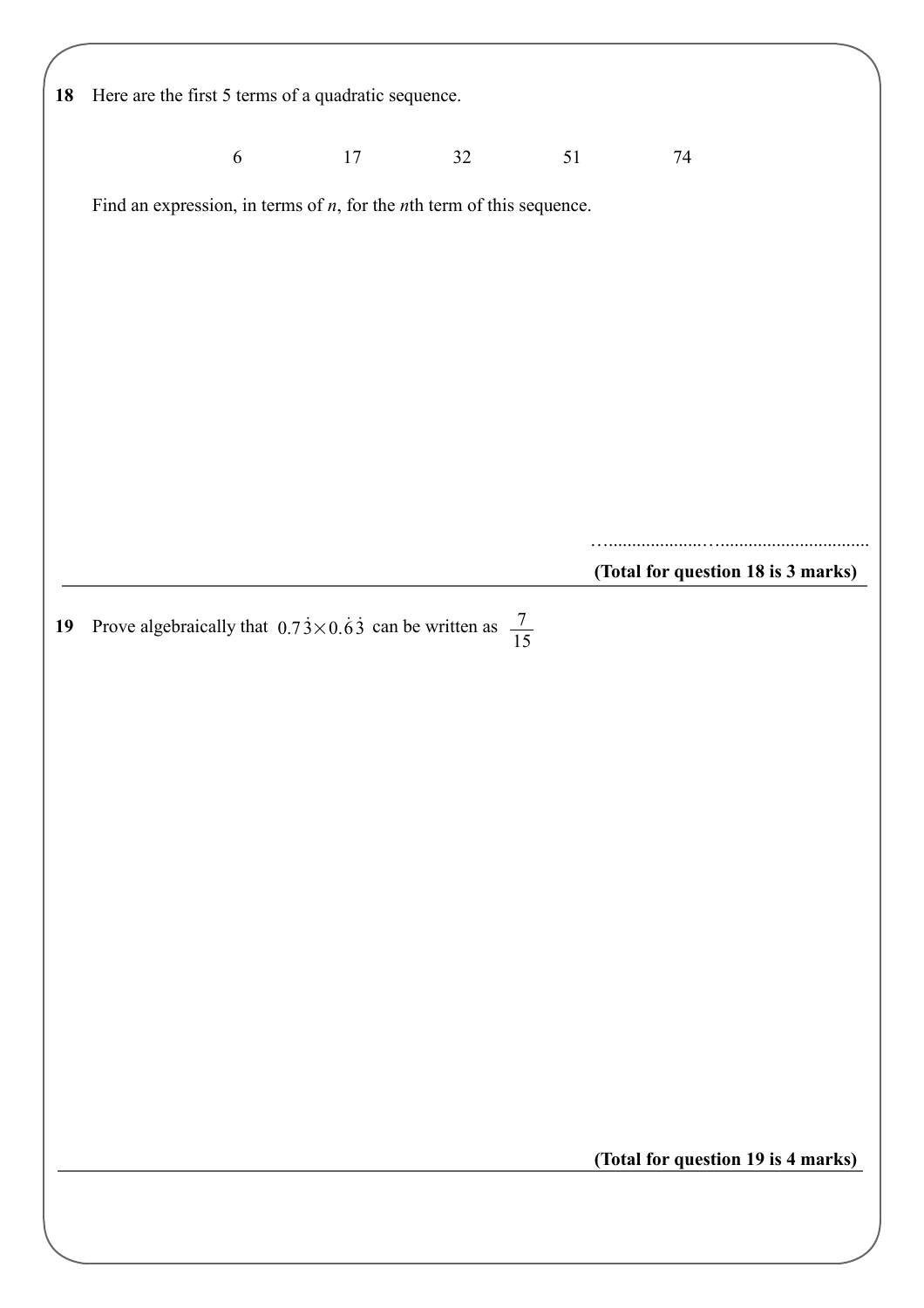**20 20** (a) Show that the equation  $x^3 + 4x = 1$  has a solution between  $x = 0$  and  $x = 1$ .

(b) Show that the equation  $x^3 + 4x = 1$  can be rearranged to give:  $x = \frac{1}{4}$ 4  $-\frac{x^3}{4}$ 4

 $x_{n+1} = \frac{1}{4}$ 4  $-\frac{x_n^3}{4}$ (c) Starting with  $x_0 = 0$ , use the iteration formula  $x_{n+1} = \frac{1}{4} - \frac{1}{4}$  twice to find an estimate for the solution to  $x^3 + 4x = 1$ (1)

Give your answer to 3 significant figures.

…................................ (3)

(2)

**(Total for question 20 is 6 marks)**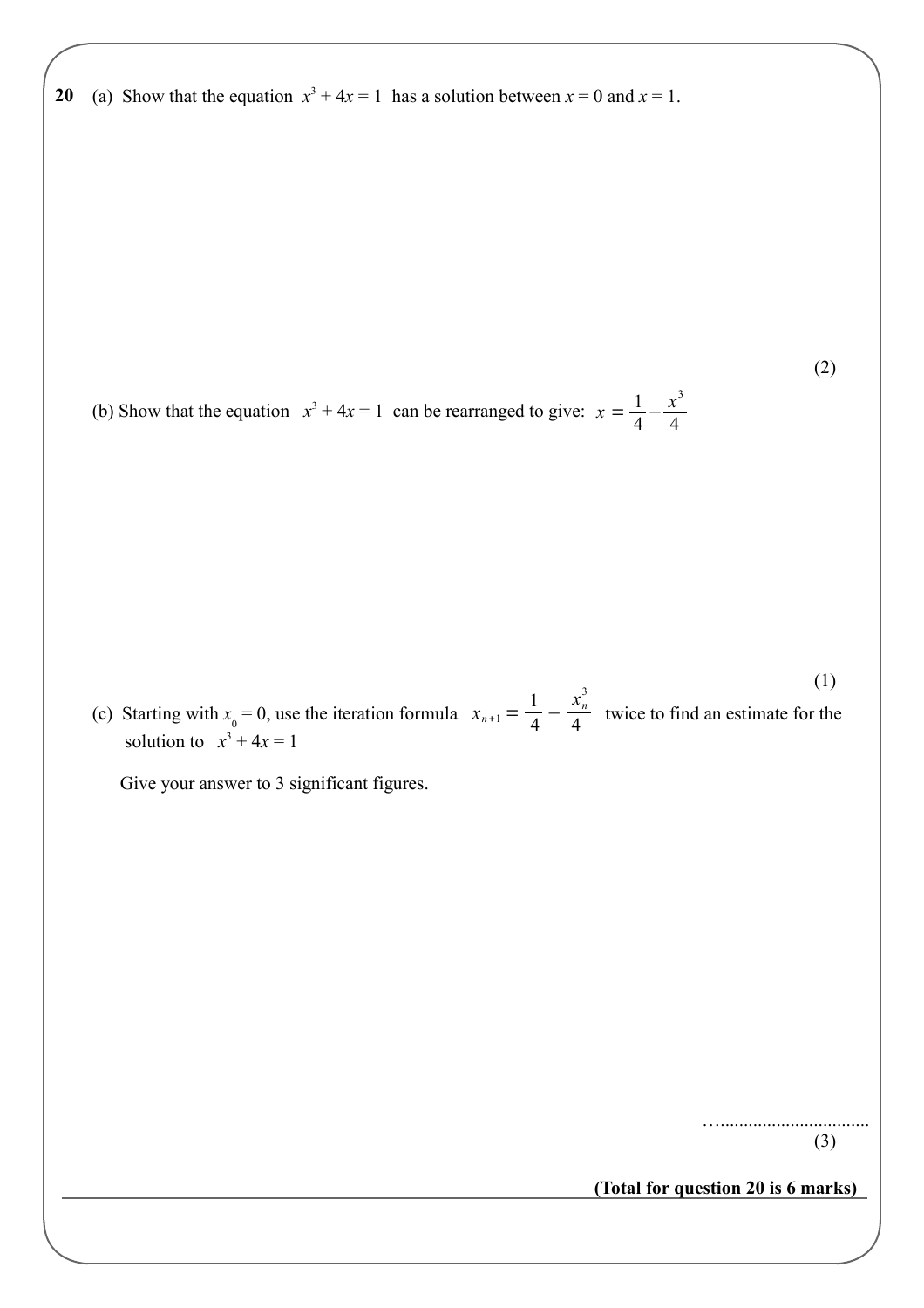